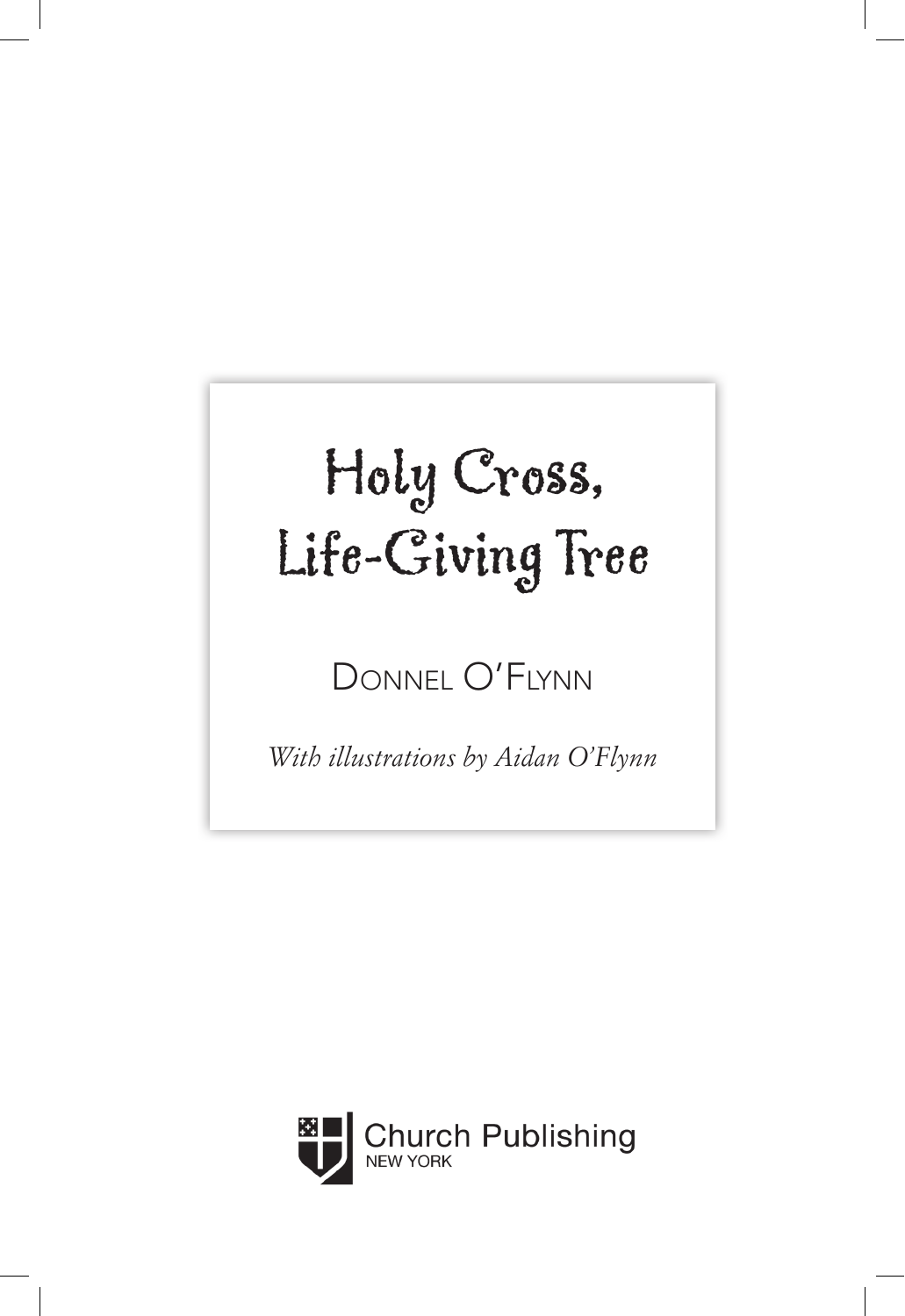Copyright © 2017 by Donnel O'Flynn

All rights reserved. No part of this book may be reproduced, stored in a retrieval system, or transmitted in any form or by any means, electronic or mechanical, including photocopying, recording, or otherwise, without the written permission of the publisher.

Unless otherwise noted, the Scripture quotations contained herein are from the New Revised Standard Version Bible, copyright © 1989 by the Division of Christian Education of the National Council of Churches of Christ in the U.S.A. Used by permission. All rights reserved.

Church Publishing 19 East 34th Street New York, NY 10016 www.churchpublishing.org

Cover image: "The New Creation, Opened by the Cross" inspired by Paul Gauckler's drawing "Sketch of the Floor Mosaic of the Byzantine-Era Baptistery at Oued Ramel, Tunisia" on page 43, created and © 2016 by Aidan O'Flynn and Jana Laxa.

Cover design by Jennifer Kopec, 2Pug Design

Typeset by Perfectype, Nashville, Tennessee

Library of Congress Cataloging-in-Publication Data

A record of this book is available from the Library of Congress.

ISBN-13: 978-0-8192-3367-7 (pbk.) ISBN-13: 978-0-8192-3368-4 (ebook)

*Printed in the United States of America*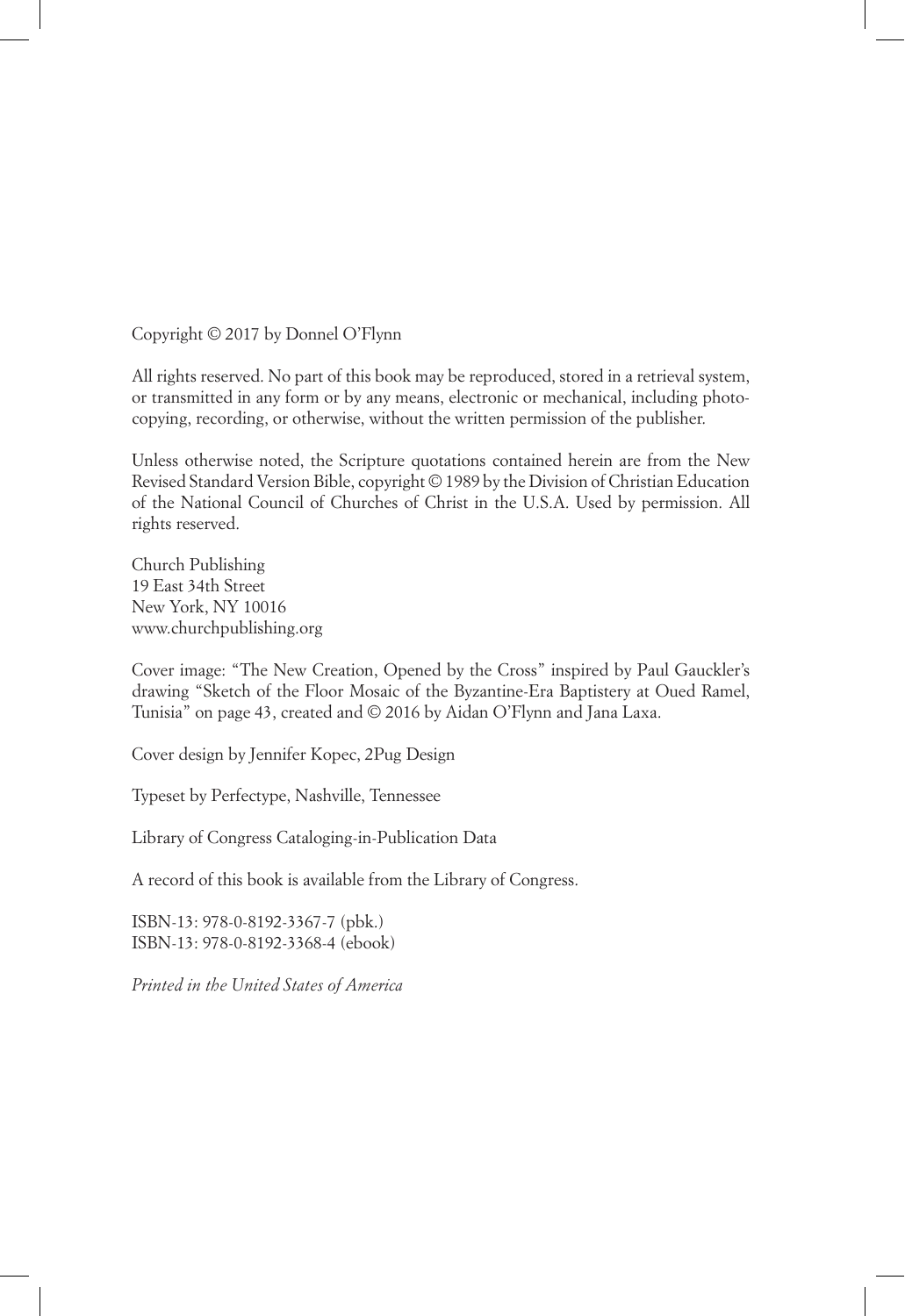This book is dedicated to the unknown artists who created the objects depicted in these pages, and to the members of the Society of the Companions of the Holy Cross: eight hundred amazing women in whom the New Creation has taken root.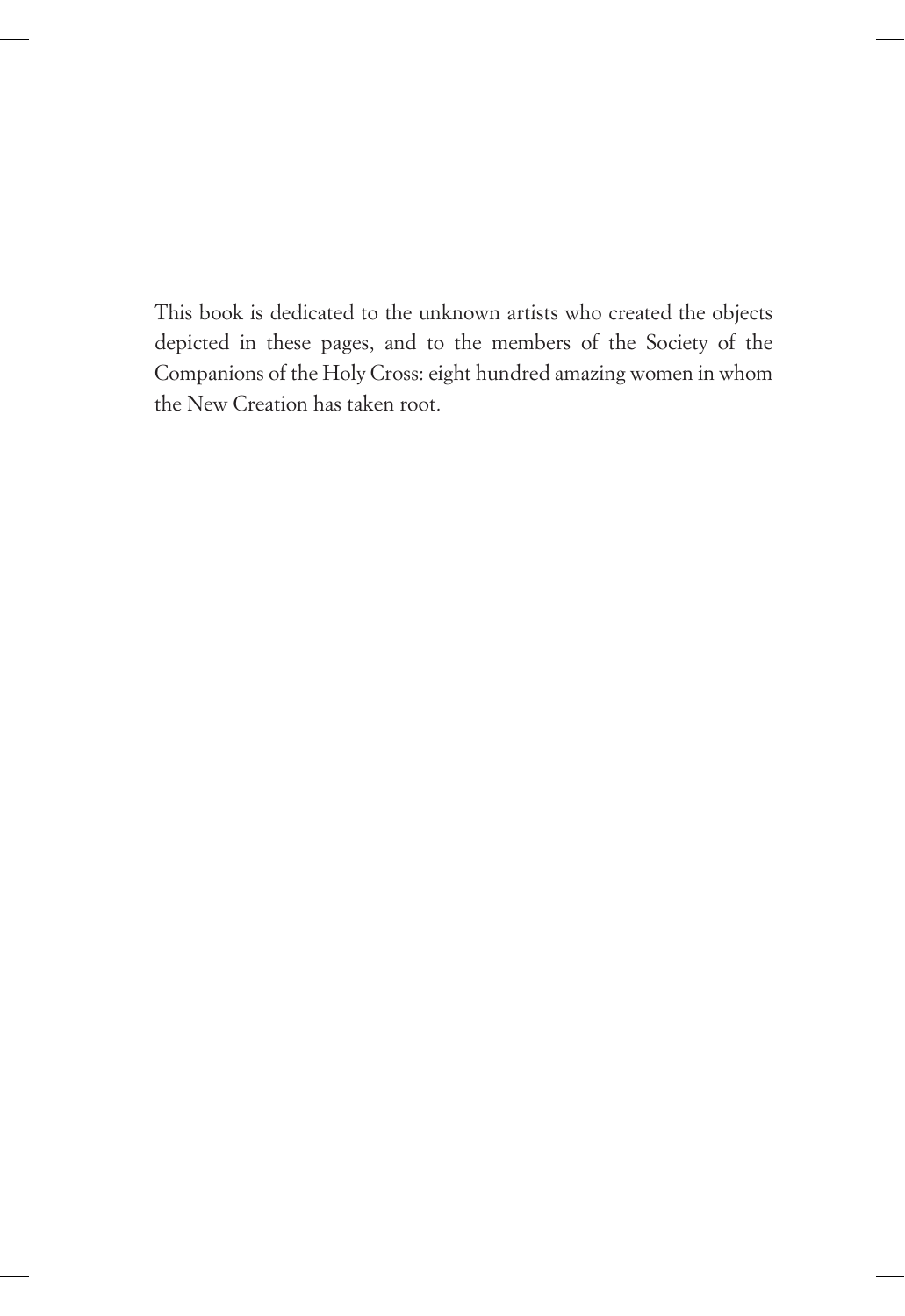# **Contents**

| Introduction                          | ix  |
|---------------------------------------|-----|
| <b>CHAPTER ONE</b>                    |     |
| Context and Emergence                 | 1   |
| <b>CHAPTER TWO</b>                    |     |
| Images of the Life-Giving Tree        | 35  |
| <b>CHAPTER THREE</b>                  |     |
| Scriptural Connections                | 77  |
| <b>CHAPTER FOUR</b>                   |     |
| A Brief History of Holy Cross Day     | 99  |
| <b>CHAPTER FIVE</b>                   |     |
| A New Springtime for the Tree of Life | 123 |
| <b>CHAPTER SIX</b>                    |     |
| Fruits of the Tree of Life            | 147 |
| Bibliography                          | 165 |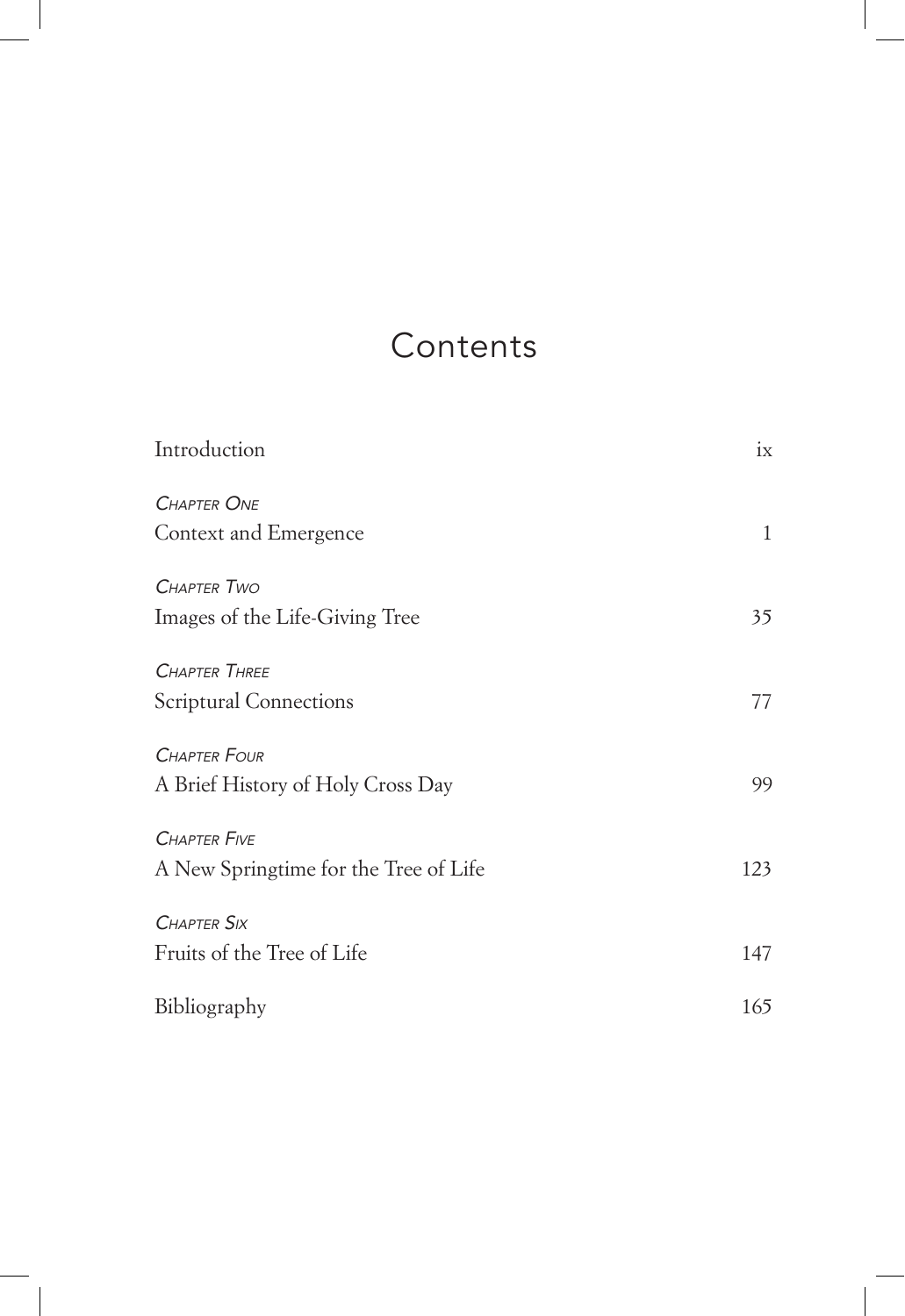## Introduction

This book began as a project that aspired to be a contribution to art history. It might have had a scholarly sounding title such as *Images of Paradise: Depictions of the Cross as the Tree of Life in the First Millennium*. Chapter two especially, with its commentary on a number of works of art, still shows many signs of having started out that way.

However over time my goal has changed existentially. I am not a professional art historian. Those who are, I realized, are already doing excellent work in their field without my input. What I have been for over thirty years is a parish priest. How I can contribute is by trying to help practicing Christians make sense of their faith—the very thing I have been about in my ministry. When I stumbled upon two important clues from Christian art history, I began to see how timely they could be for believers of today. These clues are that the theme of a New Creation is deeply rooted in tradition, and that the symbol of the Cross as a Life-Giving Tree is as well. I began to wonder: What is Christian life like when it is intentionally organized around that theme and that symbol? What did people who did this in the past really mean by it? What could Christian life be for us today, and in the future, if we did the same? Thus my project has turned into a different one. It is now a thought experiment about the Christian life and what it would be, if it were deliberately practiced beneath the Cross understood as the Life-Giving Tree.

Chapters five and six contain the provisional results of that thought experiment, and are the heart of the book. Readers could probably jump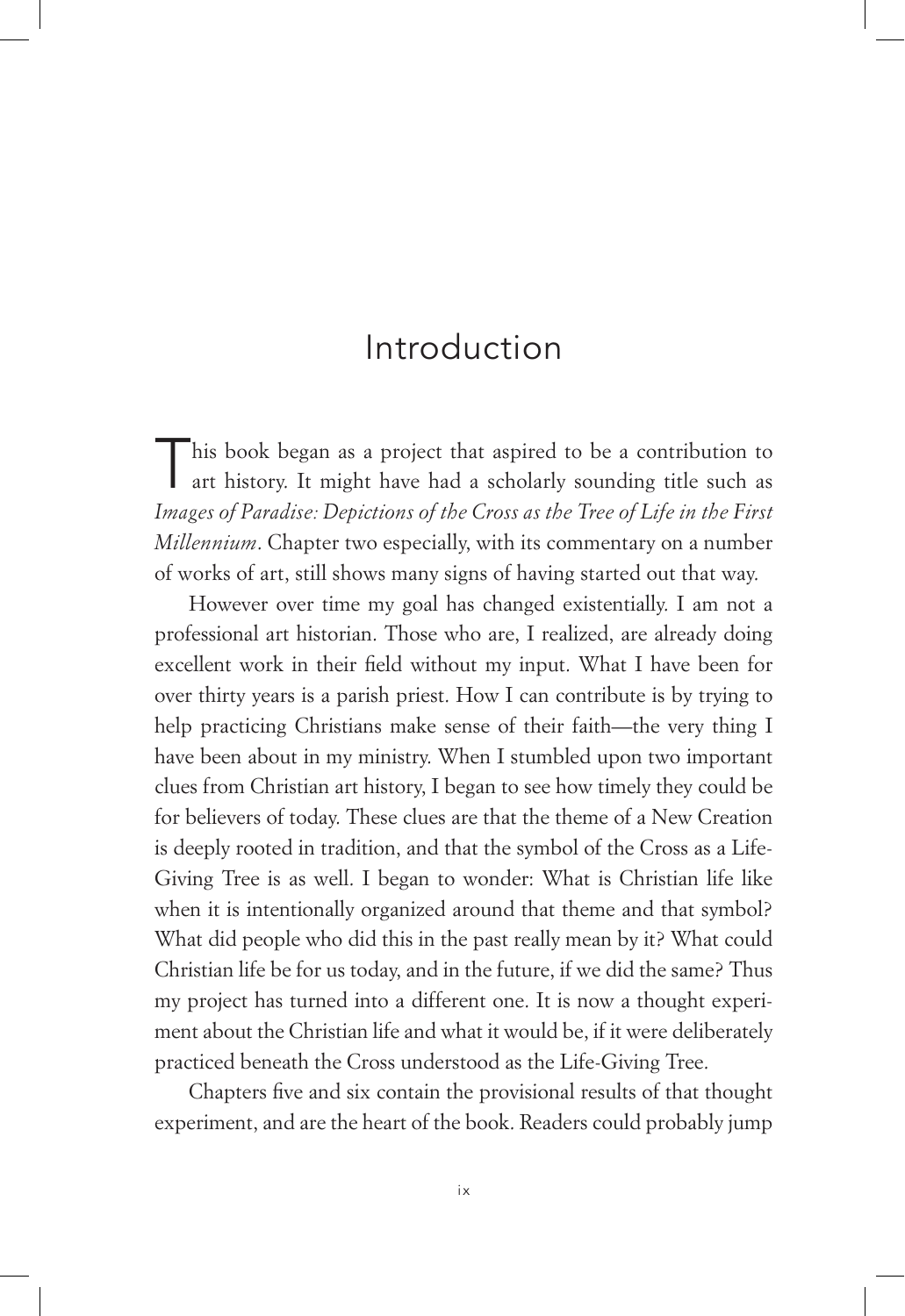#### x Introduction

straight to them and get ideas for Christian living that I believe would be helpful. Taking Hildegard of Bingen as the guide, I propose that life in community with attention to the principle she called *viriditas* (greenness) is a valuable way of intentionally organizing Christian life around the theme of a New Creation. I also propose that understanding the Cross as a Life-Giving Tree can bring peace, first among Christians, but also with others who do not share Christian faith.

But how did we get to this point? The theme of a New Creation is present in Scripture, as a perusal of Paul's letters will show. But it was not until I encountered it as a long-standing living reality in art and liturgy that I began to understand what a transcendent vision it truly offers. With the New Creation, the triumph of Easter and the empowerment of Pentecost go not just to the ends of the earth, but to the center of the universe. All things are new in Christ: that is the premise and the promise of a Cross that has itself come to life, and that gives life. These are breathtaking horizons, and to claim them for Christianity requires proof.

This is why I urge readers not to skip to the end, but to go patiently through the first four chapters as well. Only then will the deep roots of the New Creation theme be seen for what they are—truly Christian. Those who work through the historical context (chapter one) and the imagery of ancient times (chapter two) will not only find how deeply present in tradition the Living Tree theme really is, they will begin to understand how it came to be and what it means. Those who meditate on the Scriptures behind the imagery (chapter three) and ponder liturgies that celebrate the Life-Giving Tree (chapter four) will enter directly into experiences of the New Creation that are alive both in the Bible and also in Eastern branches of Christianity still today.

I have left open the question of what the structures of life in a New Creation might ultimately be. A theme as organic as that of a Life-Giving Tree demands no less. My suggestions are only ways to open the conversation, and are just a beginning. No one person can see all the ways that the Life-Giving Tree might bloom. Readers should therefore see this book as an invitation to a conversation, and to emergent development.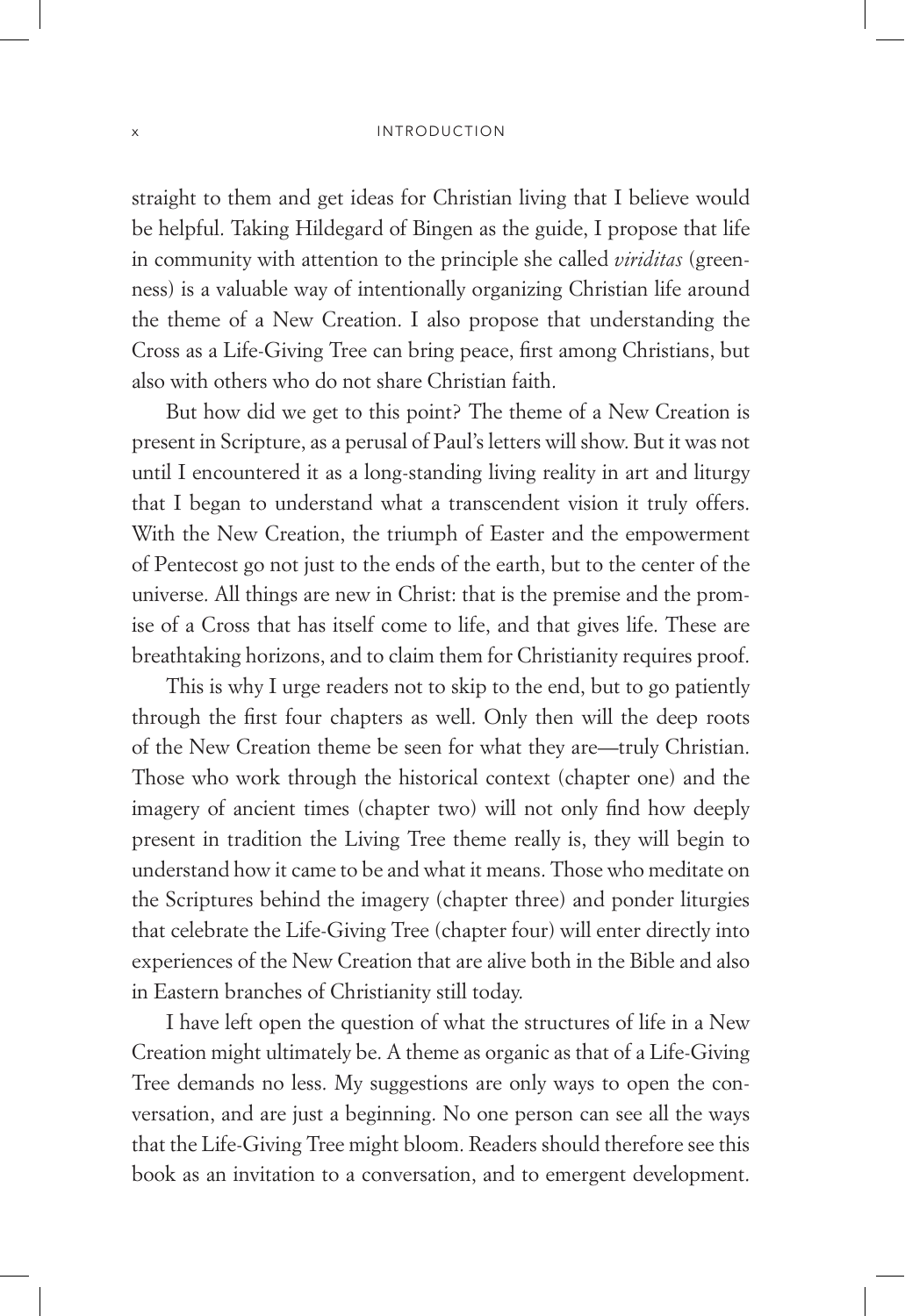#### Introduction xi

That is why the book has six chapters with discussion questions at the end of each. It is designed with study groups in mind—the traditional Lenten variety being the most likely. However, a study in the autumn would make sense too, in the context of Holy Cross Day, and so would an Eastertide reading. Whatever time of year readers spend with these chapters, and whether individually or in groups, my hope is that they will first develop an enthusiasm for the New Creation, and then find one another, to explore its promise in mutual encouragement.

Let me now introduce our protagonist and explain how I first met the Life-Giving Tree. It is indeed surprising to realize how extremely widespread depictions of the Cross identified as the Tree of Life once were. During the first millennium of Christianity, artists all across Eurasia and much of Africa created such depictions. Early examples can be found from Scotland to Tibet, from Ethiopia to the Caucasus, and from Rome to India. In these depictions, attributes of the Tree that God planted "in the midst of the garden" (Gen. 2:9) are given to the Cross of Christ. Flowers, leaves, vines, grapes, birds, and the four rivers of Eden adorn these crosses. The rich metaphor of paradise is applied to our most important Christian symbol.<sup>1</sup>

The implication of this imagery, I slowly realized, is that the Cross understood as the Life-Giving Tree was once a valuable support to evangelism and spiritual praxis virtually everywhere Christianity spread. A related discovery is equally intriguing: liturgy and art celebrating the Cross as the Tree of Life are still very much alive in Eastern and Oriental Orthodox churches. Indeed, the Eastern traditions appear to have preserved ways of honoring the Cross that go back to Late Antiquity.

If the Life-Giving Cross was such a valuable support to evangelism in the first millennium, it is natural to wonder if it could be of equal service in the third. The contemporary situation of Western Christianity

<sup>1.</sup> The Living Cross is not the only form of the cross from antiquity, but it is certainly among the more important, given its ubiquity. For other cross forms, see Jensen, *The Cross: History, Art, and Controversy*.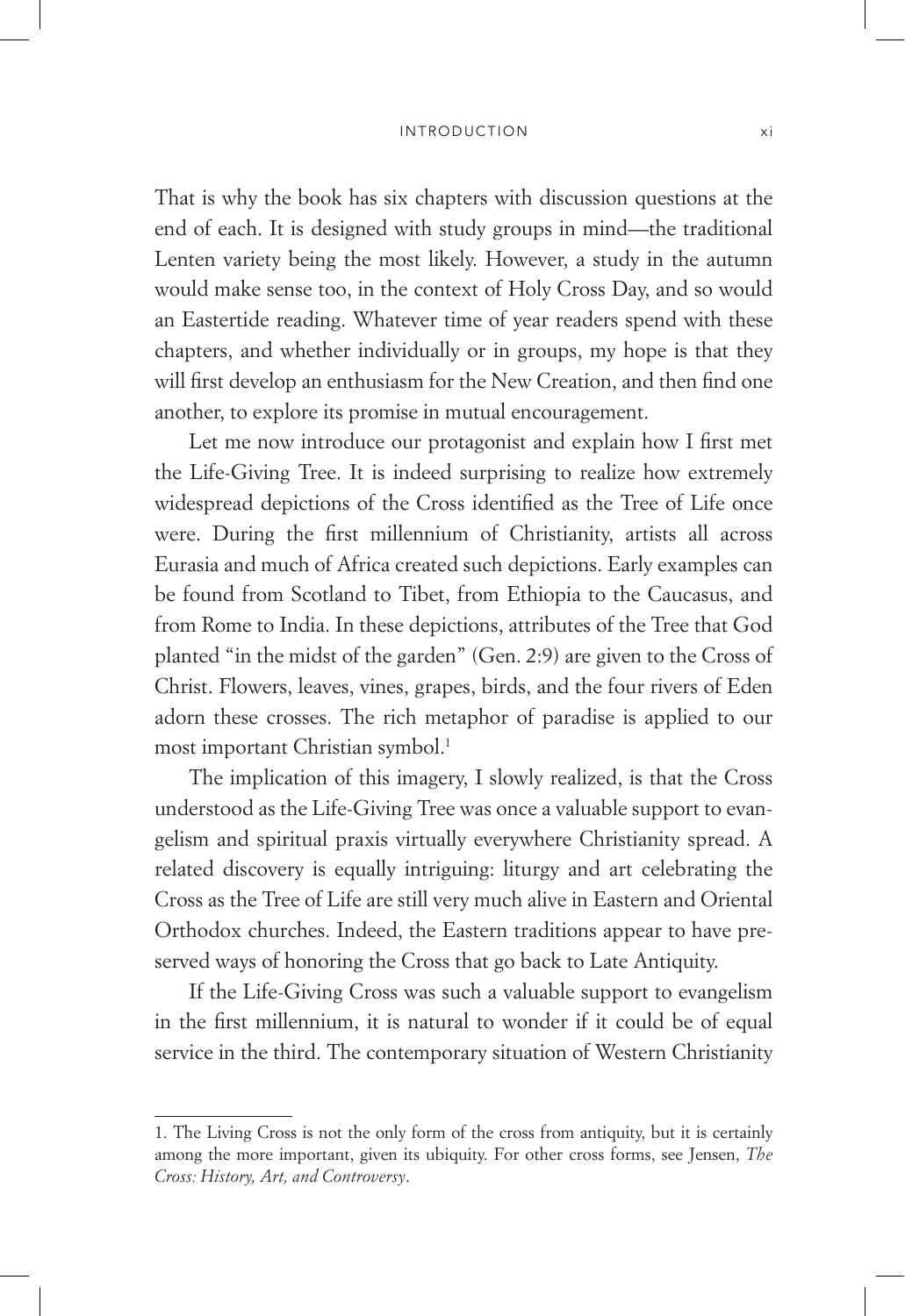has been a cause of anxiety to many. We have seen a puzzling decline in overall vitality, especially in the mainline churches. There is persistent disagreement about the meaning of atonement, and the Cross itself has become a source of division and conflict. We could use some new thinking, especially if it is derived from such a proven source as the great missionary expansion of the first Christian millennium. I believe the Life-Giving Tree could well be a helpful resource as we seek to transcend our difficulties. Rediscovering its vocabulary and charm would give energy. It has an immediate appeal that should be attractive to the unchurched, as well as encouraging to those who already believe.

My encounter with the Life-Giving Cross came as an unexpected gift. It was when I learned about the Clergy Refresher Leave program of the Lilly Foundation that my journey began. Applicants to the program are invited to submit a project that "would make your heart sing." That is a very generous goal for a grant program! I wish to thank the Foundation for its kindness to me and to other clergy in need of refreshment, who have benefitted from some well-funded time off.

A footnote in a book about Celtic spirituality gave me the idea for my project proposal. It quoted an article by Hilary Richardson that suggests commonalities between the High Crosses of Ireland and the khachkars (cross stones) of Armenia.2 My project proposal was to go and see for myself. My wife and I were actually able to do so in the summer of 2010, thanks to the Lilly Foundation, and it was a life-changing experience. High Crosses and khachkars are exquisite sermons in stone. However, seeing them in person convinced me of my ignorance. They were so different from what I was used to. What did they mean? Clearly both kinds of carving, even though more than a thousand years old, stemmed from well-developed iconographic systems, but ones I

<sup>2.</sup> Richardson, "Observations on Christian Art in Early Ireland, Georgia and Armenia." I later had the privilege of meeting Hilary Richardson in Dublin, and wish to honor both her adventurous spirit and her kindness to me.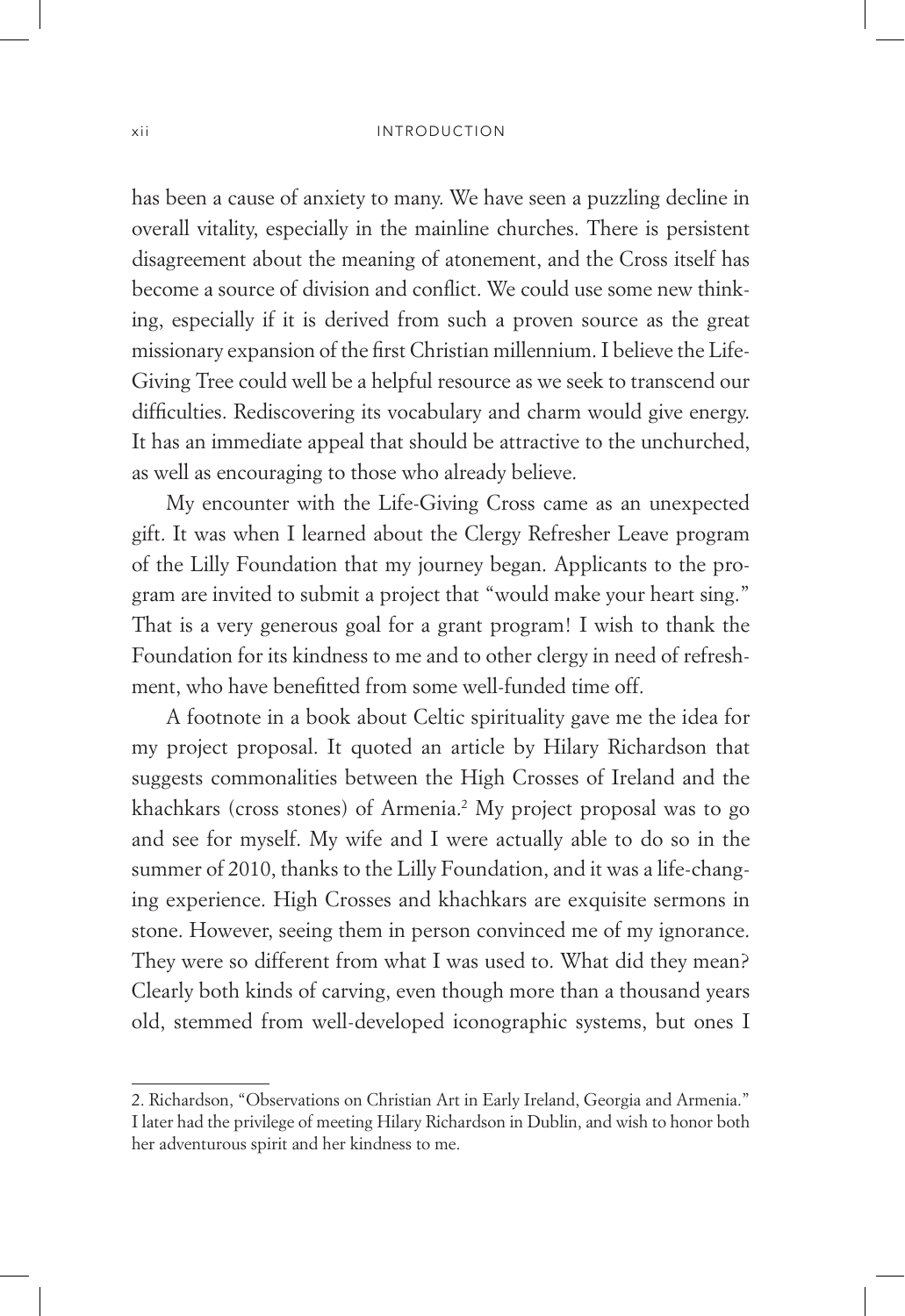#### INTRODUCTION xiii

did not understand. Asking questions, following leads, making false steps, and finding ever-so-many helpful guides along the way, eventually led me to the conclusion that a key source of the Living Tree iconography explored in this book was the liturgical and spiritual life of early Christian Jerusalem. There in the Holy City, a cult of the Cross grew up round the wood that was widely believed to be from Jesus's own cross. This wood, whose discovery was attributed to Constantine's mother, Helena, was safeguarded in the Church of the Holy Sepulcher. Encounters with this wood spurred the enthusiasm of pilgrims and the creativity of artists, who developed visual conventions to express Christianity understood as new creation. These conventions and images travelled far and wide.

Many of my guides in this inquiry are scholars of art history, and I want to acknowledge their remarkable profession. Historians of Christian art know a great deal about Christianity and even the atheists among them often understand Christian symbolism better than professional clergy. It is ironic to me that as the monks of the Middle Ages saved secular knowledge in the past, so professors of art history keep traditions of Christian symbolism alive today. I was so impressed by the profession that at first I set out to write an art history book about the Cross, but as explained above I did not ultimately do that. Working outside scholarly norms had advantages. I could roam freely, leaping blithely across academic disciplines and eras in quest of largeness of perspective. Nevertheless, I have always been determined to remain within the bounds of good scholarship. There is no point in speculating about things that just aren't so, when what is known is so deeply life-giving. In any event, I salute art historians, and wish them well. They have been very gracious and willing to share what they know, which has encouraged me to trust in the at-first-surprising vision of a verdant Cross giving life to the world.

I also especially wish to salute the Armenian Apostolic Church. Learning about this ancient Christian community and its fellow Oriental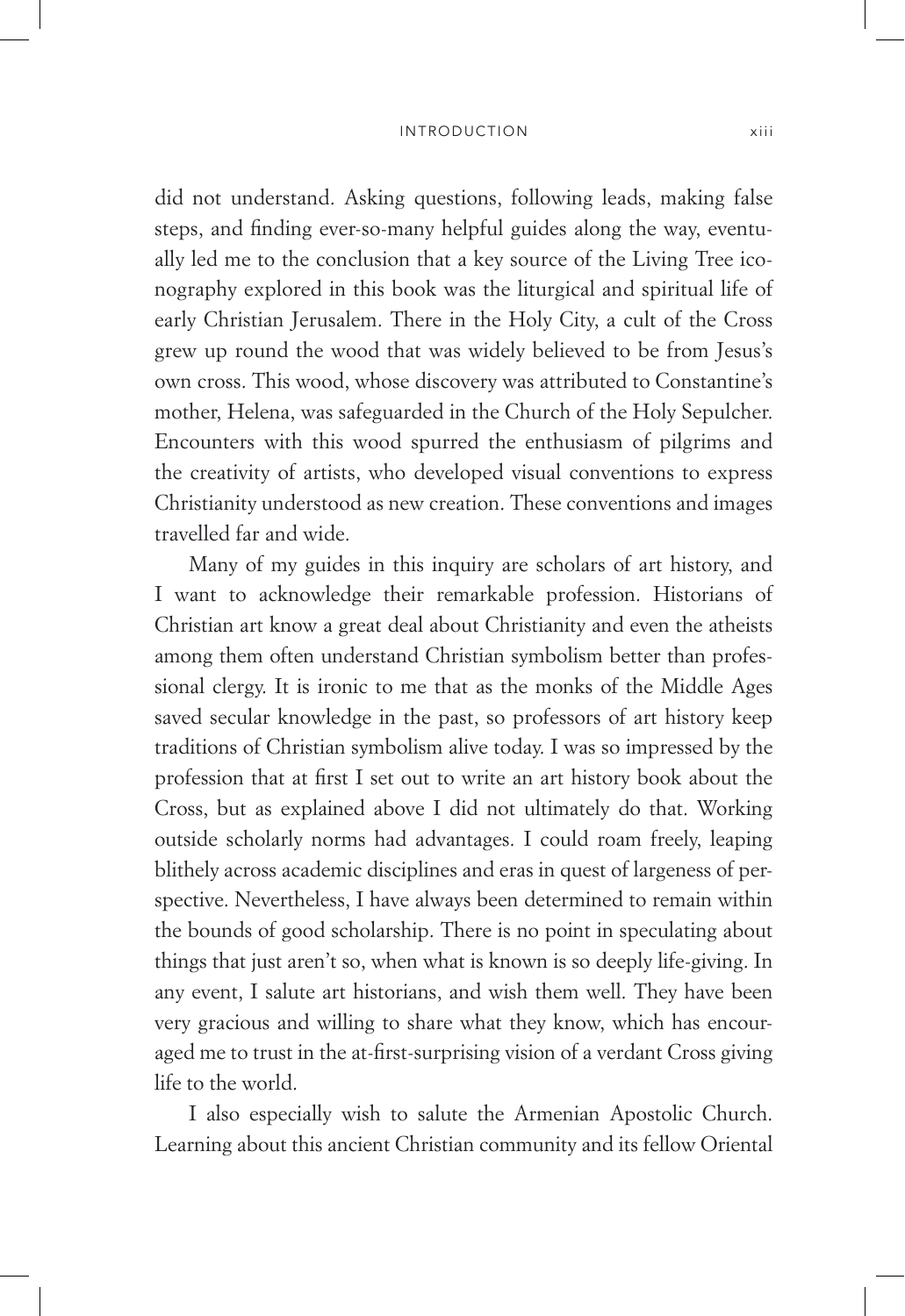Orthodox churches has been a delight.<sup>3</sup> It is a pity that these ancient churches are so little known to Western Christians, not least because they open a living window into early Christianity. Very early themes are still present in Oriental Orthodox worship, and offer a fresh perspective after all these years. Had I not by purest chance (or providence?) been present for the celebration of the Exaltation of the Holy Cross at St. Vartan Armenian Cathedral in Manhattan in 2009 and found my heart singing during the surprising liturgy for that festival which will be detailed in chapter four, none of the rest of my discoveries would have made sense. The metaphor of the Life-Giving Tree needs a living home, and the worship of the Oriental Orthodox provides exactly that. It is all the more remarkable when one considers that the Armenians were the first to suffer genocide in the twentieth century. They know grief and loss and nevertheless venerate a Cross that is a symbol of life. Happily, the Church in Armenia is reviving after seventy years of atheistic Soviet rule, and I salute its members for an unswerving focus on the gospel of a New Creation. They have been a constant inspiration in my quest to understand the Tree of Life.

Let me now lay out the plan of the book:

- Chapter one describes the context in which depictions of the Cross as Tree of Life were first created—roughly 330–630 ce, when the Holy Land was the spiritual center of an interconnected Christian world. It also discusses the particular factors leading to the invention of such imagery.
- Chapter two shows pictures of Life-Giving Tree imagery from the first millennium and tries to interpret their message.
- Chapter three lays out certain Scripture passages that are evoked by the imagery and reflects on their meaning.

<sup>3.</sup> The churches known collectively as the Oriental Orthodox are the Armenian, the Coptic, the Ethiopian, the Syrian Orthodox, and certain churches of India. Historically they have been linked because of a common refusal to accept the validity of the Council of Chalcedon, 451 ce.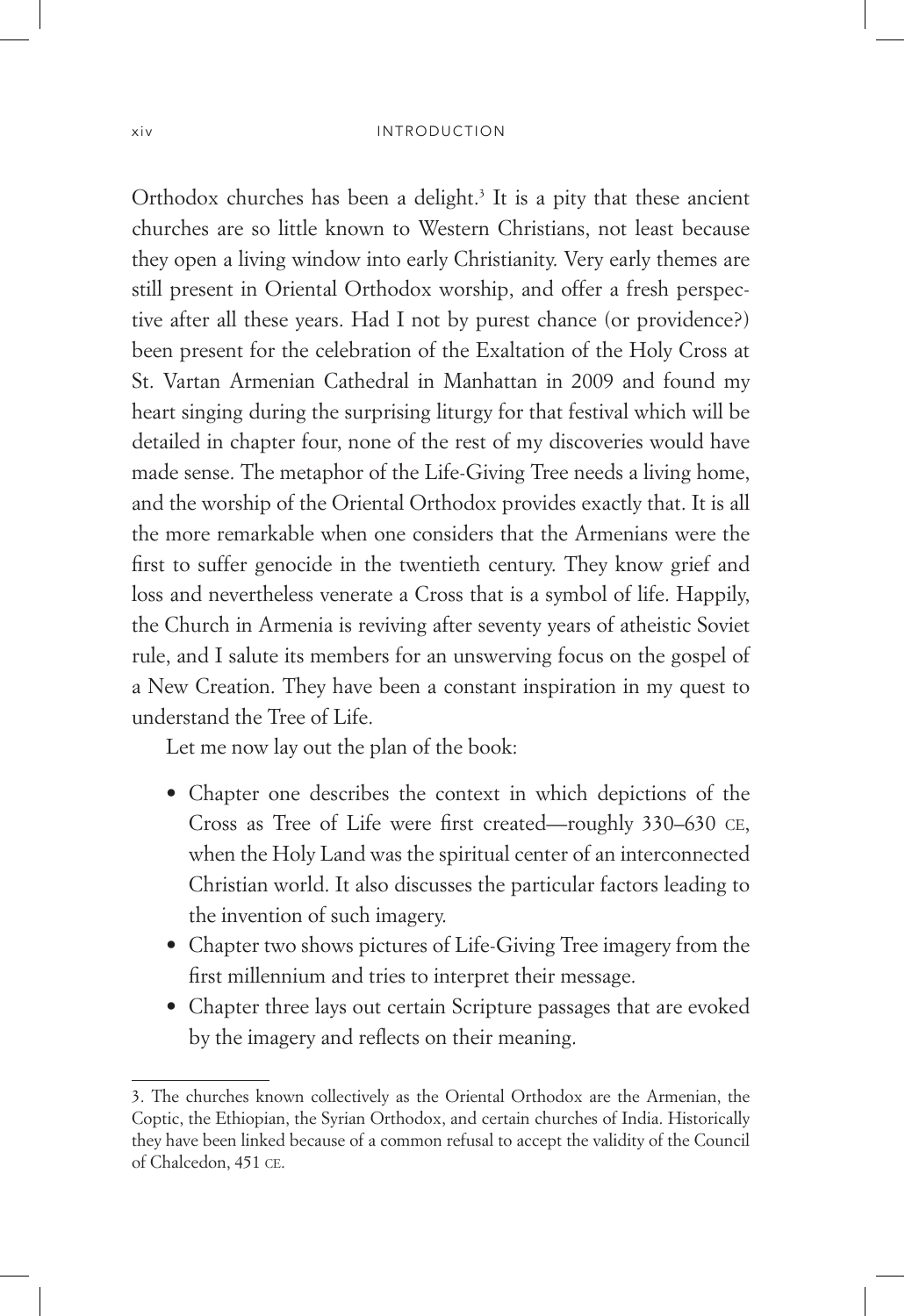- Chapter four explores the history of liturgical devotion to the Cross, and suggests ways for celebrating the Life-Giving Tree in worship today.
- Chapter five tries to anchor the metaphor of a Life-Giving Tree in daily experience using Hildegard's concept of *viriditas* as an organizing principle.
- Chapter six suggests ways the Life-Giving Tree could address contemporary conflicts of the Cross and also rejuvenate Christian praxis and evangelism.

This project has taken ten years to develop, during which many people with varied kinds of insight have generously guided me along the way. There are no doubt persons on the list below who will be surprised to see their names there, having long forgotten talking with me. However, I remember them, and in every case benefitted from their knowledge and interest. There are three categories: scholars, clergy, and others who have been encouraging. Among the scholars, I particularly wish to thank Robin Jensen for patient mentoring. Her book about the Cross is the most comprehensive one I know, and my desire to remain within the boundaries of her gold-standard scholarship is heartfelt. Among the clergy, I particularly wish to thank my former bishop, Skip Adams. His invitation to present my findings at a clergy day in Central New York was the first full-scale validation for the project I experienced, and opened the way to many interesting responses. Among others who have encouraged me, first of all is my wife, Janet, who has shared my travels, and persistently insisted that the Tree of Life story needs to be told. Without her nudging this book would never have been written.

Thank you then to:

### **Scholars**

Peter Balakian, Tony Bartlett, Michelle Brown, J. Patout Burns, Susan Cerasano, Morgan Davies, John Fleming, Georgia Frank, Rachel Goshgarian, Peter Harbison, Peter Hawkins, Marilyn Heldman, Colum